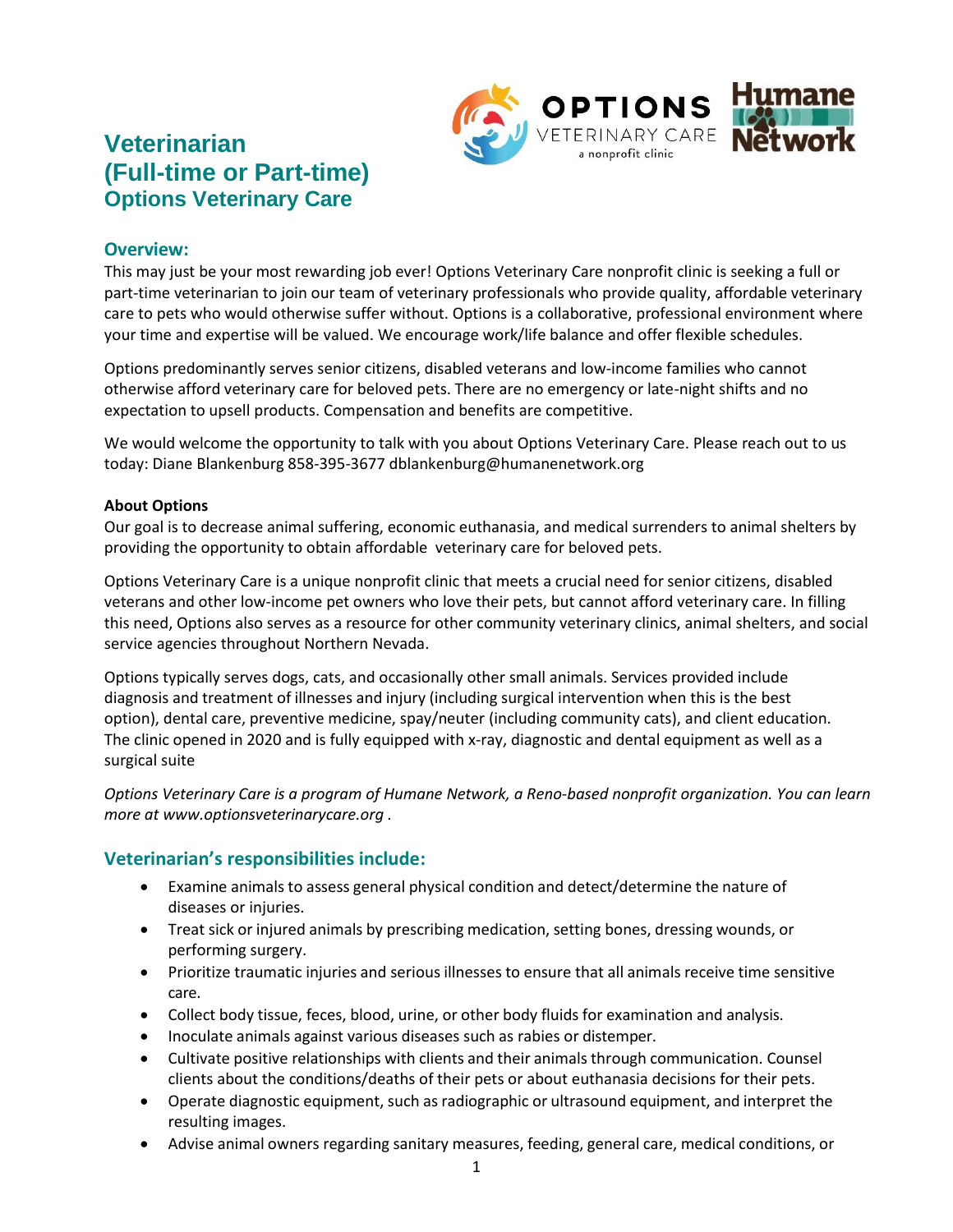treatment options.

- Establish or conduct quarantine or testing procedures that prevent the spread of diseases to other animals or to humans and that comply with applicable government regulations.
- Euthanize animals.
- Determine protocols for medical procedures.
- Maintain timely and accurate records.
- Train and oversee staff members who handle or care for animals.
- Work with the clinic managers to ensure quality healthcare operations.
- Maintain up-to-date medical and professional knowledge and skills.

#### **Specific Qualifications:**

- DVM or VMD degree from an accredited university.
- Nevada veterinary license
- Three years of experience in a veterinary clinic preferred.
- Live in greater Reno/Sparks, Nevada area or willing to relocate.

## **Ideal Veterinary Team Member will bring some of these additional skills to the job:**

- Understanding of and willingness to perform incremental care in order to provide affordable treatment for patients whose owners cannot otherwise afford care.
- Ability to accommodate varied work assignments and schedules.
- Ability to provide leadership and direction to employees and volunteers.
- Ability to problem solve and work with minimal supervision.
- Experience with high-volume spay/neuter and pediatric surgeries highly desirable or a willingness to learn these techniques.
- Experience performing dentistry on animals.
- Ability to work independently and to keep a neat and organized working environment.
- Ability to communicate skillfully and effectively with staff, volunteers, and clients in a professional, pleasant, respectful, courteous, and tactful manner at all times.
- Maturity, good judgment, and professional personal appearance.

## **General Qualifications and Expectations for All Staff:**

- Commitment to the mission and goals of Options Veterinary Care.
- Affection for animals and concern for their wellbeing.
- Flexible with the ability to manage changing priorities and varied tasks and schedules.
- Strong interpersonal skills—The ideal person would be outgoing, personable, professional, and able to get along well and communicate successfully with a variety of people.
- Strong written and verbal skills.
- Results-oriented—Able to set goals, plan, and carry out projects without direct supervision in an organized, efficient, and effective manner.
- Collaboration—Working effectively as part of the team to accomplish the organization's goals.
- Strong organizational skills.
- Learning-agility—Willingness and ability to learn new things quickly. Interest and commitment to keeping up with emerging best practices.
- Innovative/solution-oriented—Strong problem-solving skills, able to find ways to make things work.
- Drive―Taking initiative and working with minimal supervision and direction. Performing all duties in a manner which encourages attainment of the campaign's goals.
- Attention to detail—Exceptional ability to follow through and meet deadlines.
- Technology savvy—Comfortable and proficient with computer technology (proficiency with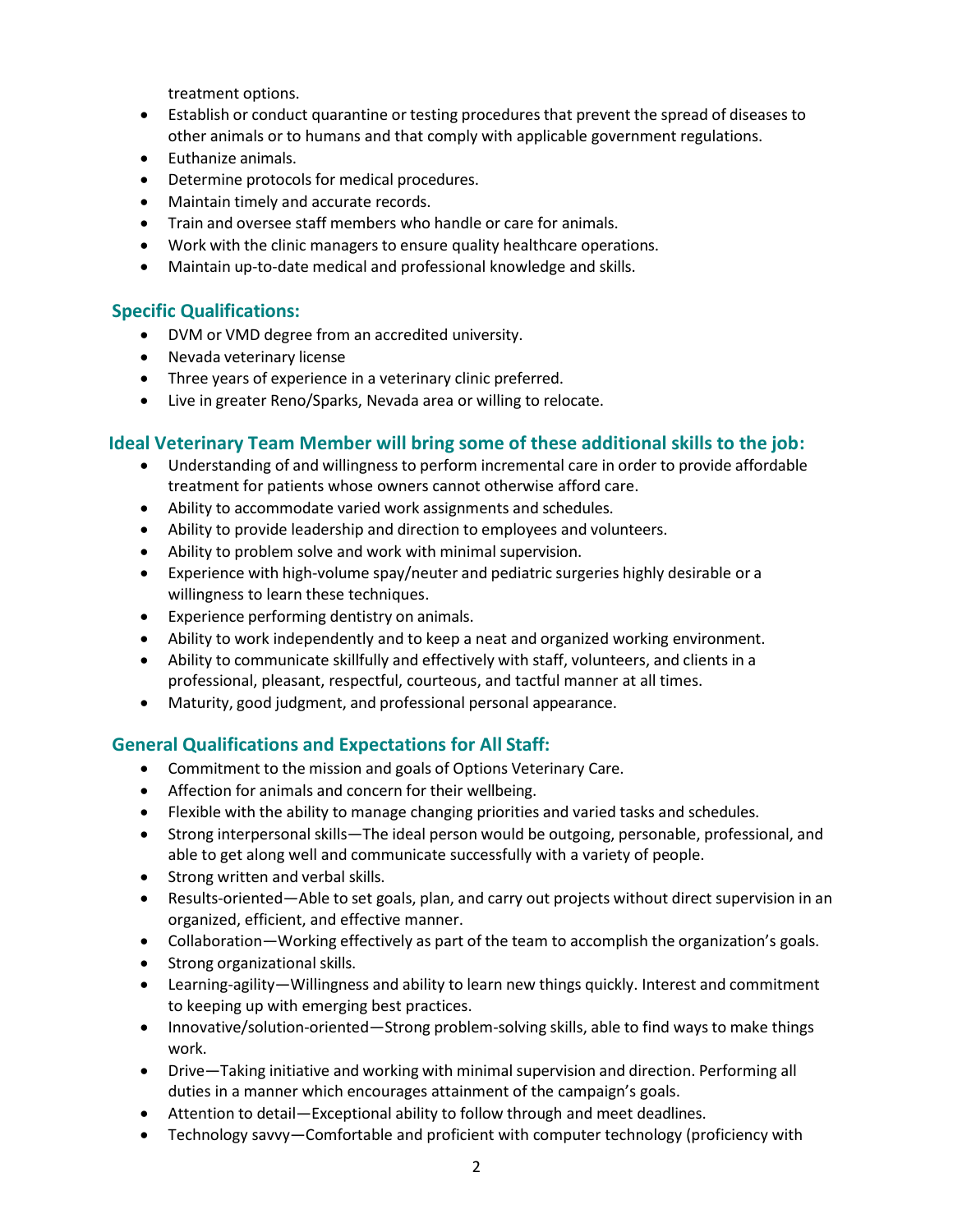Microsoft Office and possibly other programs/applications that apply to specific roles). Able to learn new programs quickly.

• Sound judgment—Maturity, good judgment, and strong decision-making and implementation skills.

## **Responsibilities of All Staff:**

- Promoting a humane and caring attitude toward all animals and treating all animals with respect and compassion at all times.
- Working courteously and cooperatively with colleagues, other organizations, and volunteers.
- Treating clients, co-workers, and others with respect and courtesy.
- Ensuring superior customer service by promptly addressing concerns, demonstrating respect and empathy, and resolving problems on the spot during walk-in or telephone call situations.
- Willingness to assist with tasks outside of primary realm of responsibility in a manner which demonstrates interest, care, and concern for the staff and public and animals we serve.
- Being alert to and providing information on success stories to appropriate team members.
- Participating in periodic team meetings to discuss goals and plans.
- Helping to ensure that all established procedures and policies are followed within the intended spirit of each.

## **Terms of Employment:**

Note: These terms apply to a full-time position and may be adjusted for part-time staff on a case-by*case basis.*

- Exempt position.
- Veterinarians report to the Medical Director or Governance Board and work cooperatively with the Clinic Managers.
- Work schedule: Typically, a four-day work week for full- time staff.
- Benefits for full-time position include three weeks paid time off (for vacation, sick, and personal time), eight paid holidays, and a substantial employer contribution toward individual medical insurance.
- There is no minimum period of employment that is implied or guaranteed.
- Salary-\$90,000 \$125,000.

*Humane Network, as the employer, does not and shall not discriminate on the basis of race, color, religion (creed), gender, gender expression, age, national origin (ancestry), disability, marital status, sexual orientation, or military status, in any of its activities or operations. These activities include, but are not limited to, hiring and firing of staff, selection of volunteers and vendors, and provision of services. We are committed to providing an inclusive and welcoming environment for all members of our staff, volunteers, subcontractors, vendors, and clients.*

#### **How to Apply:**

Reach out to us to by calling Diane Blankenburg at 858-395-3677 or email [info@humanenetwork.org.](mailto:info@humanenetwork.org) If you prefer, you may send a cover letter and resume to [info@humanenetwork.org. W](mailto:info@humanenetwork.org)e look forward to hearing from you!!

## **About the Community:**

Options Veterinary Care is in Reno, Nevada, *The Biggest Little City in the World*. A world-class tourist destination with a vibrant arts community, growing culinary scene and year-round outdoor activities ― Reno has something for everyone. Only 45 minutes away is Lake Tahoe and some of the country's best ski resorts. Reno is also home to numerous hiking, biking, and kayaking options, as well as many casinoresorts and some of the nation's top special events: Burning Man, Hot August Nights, National